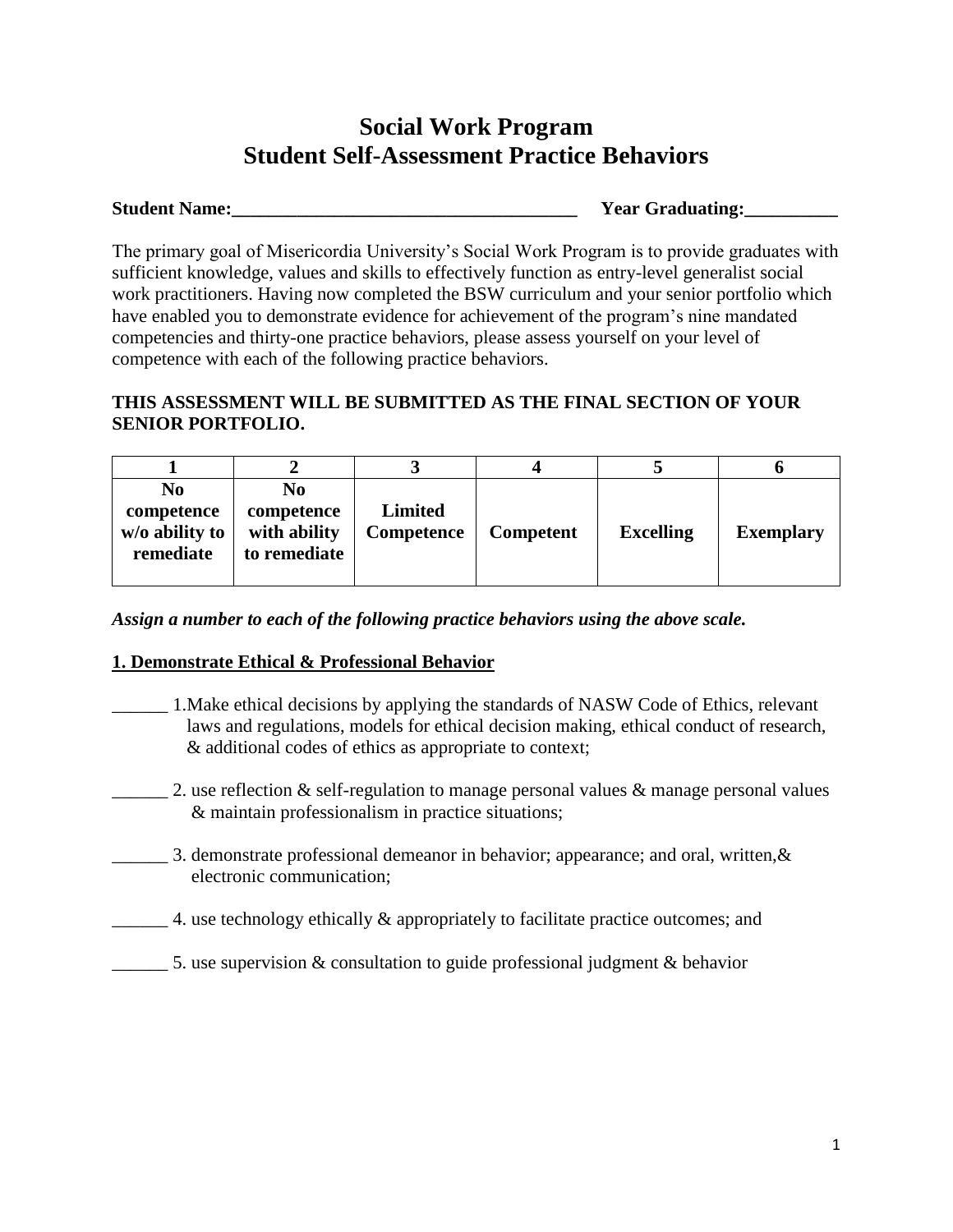## **2. Engage Diversity and Difference in Practice**

- 6. apply and communicate understanding of the importance of diversity  $\&$  difference in shaping life experiences in practice at the micro, mezzo, and macro levels;
- 7. present themselves as learners  $\&$  engage clients  $\&$  constituencies as experts of their own experiences; and
- 8. apply self-awareness & self-regulation to manage the influence of personal biases  $\&$ values in working with diverse clients

## **3. Advance Human Rights & Social, Economic, & Environmental Justice**

- \_\_\_\_\_\_ 9. apply their understanding of social, economic, &environmental justice to advocate for human rights at the individual & system levels; and
- 10. engage in practices that advance social, economic, & environmental justice

#### **4. Engage in Practice-Informed Research & Research-Informed Practice**

- 11. use practice experience  $\&$  theory to inform scientific inquiry  $\&$  research;
- <sup>12</sup>. apply critical thinking to engage in analysis of quantitative & qualitative research methods & research findings; and
- 13. use & translate research evidence to inform  $\&$  improve practice, policy,  $\&$  service delivery

#### **5. Engage in Policy Practice**

- $\Box$  14. identify social policy at the local, state, & federal level that impacts well-being, service delivery,  $\&$  access to social services;
- $\frac{1}{15}$  15. assess how social welfare & economic policies impact the delivery of & access to social services;
- 16. apply critical thinking to analyze, formulate, & advocate for policies that advance human rights & social, economic, & environmental justice; and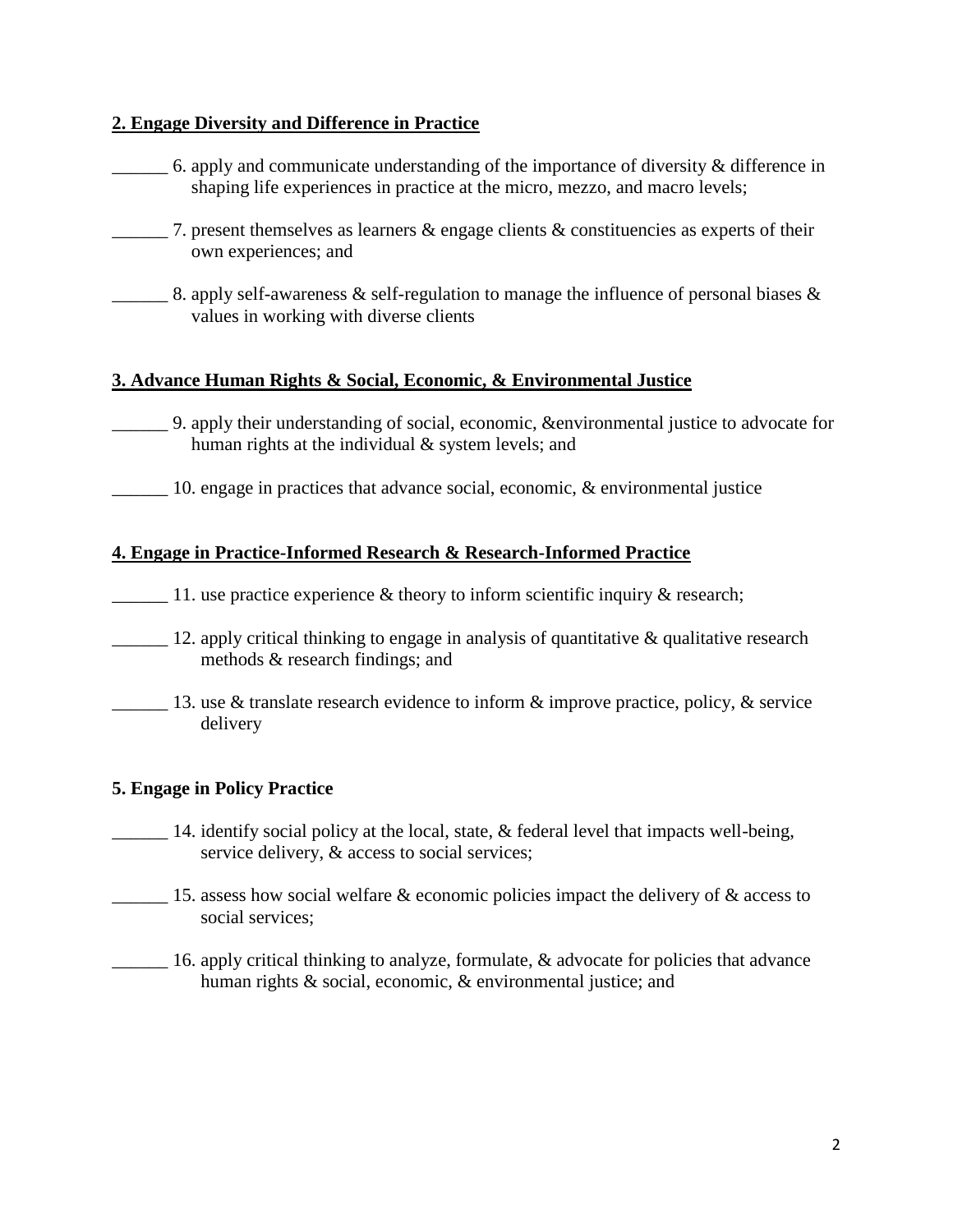## **6. Engage with Individuals, Families, Groups, Organizations, & Communities**

- 17. apply knowledge of human behavior  $\&$  the social environment, person-in environment,& other multidisciplinary theoretical frameworks to engage with clients& constituencies; and
- $\frac{1}{\sqrt{2}}$  18. use empathy, reflection, & interpersonal skills to effectively engage diverse clients & constituencies.

## **7. Assess Individuals, Families, Groups, Organizations, & Communities**

- 19. collect & organize data, & apply critical thinking to interpret information from clients & constituencies;
	- 20. apply knowledge of human behavior  $&$  the social environment, person-in environment, & other multidisciplinary theoretical frameworks in the analysis of assessment data from clients & constituencies;
	- 21. develop mutually agreed-on intervention goals & objectives based on critical assessment of strengths, needs, & challenges within clients & constituencies; and
	- 22. select appropriate intervention strategies based on the assessment, research knowledge, & values & preferences of clients & constituencies.

#### **8. Intervene with Individuals, Families, Groups, Organizations, & Communities**

- 23. critically choose  $\&$  implement interventions to achieve practice goals  $\&$  enhance capacities of clients & constituencies;
- $\_\_\_\_$  24. apply knowledge of human behavior & the social environment & the social environment, person-in-environment, & other multidisciplinary theoretical frameworks in interventions with clients & constituencies;
- 25. use inter-professional collaboration as appropriate to achieve beneficial practice outcomes;
	- 26. negotiate, mediate, & advocate with  $\&$  on behalf of diverse clients  $\&$  constituencies; and
- $\frac{27}{100}$  27. facilitate effective transitions & endings that advance mutually agreed-on goals